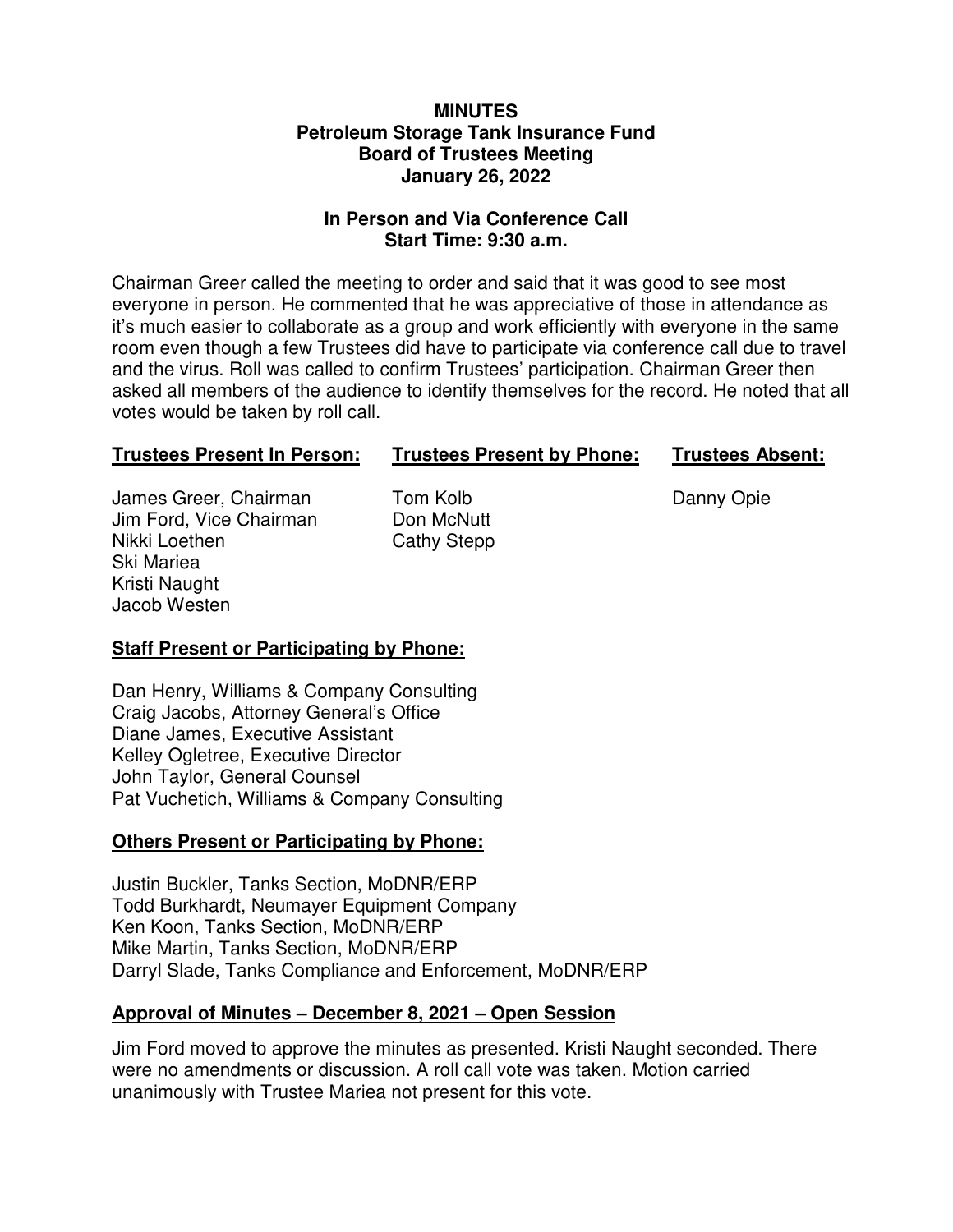### **Discussion of ST18888, Petro Mart, Union**

Chairman Greer called Trustees attention to a memo in the meeting materials regarding a site in Union, Missouri that has applied for participation. He asked Ms. Ogletree to summarize the memo and provide any additional details.

#### Ski Mariea arrived at the meeting.

Ms. Ogletree summarized by stating that Trustees must determine if they will make an exception to the "five-year rule" and allow the site to participate in the Fund.

Ms. Ogletree outlined the circumstances, stressing that the applicant has been working toward getting their tanks back in use for many months but experiencing delays in receiving equipment. Ms. Ogletree noted that MoDNR had advised they are exercising enforcement discretion and allowing the tank owner to put the tanks back in use. Mike Martin from MoDNR confirmed this to be the case and emphasized that the tank owner had taken steps to confirm the integrity of the tanks to the satisfaction of MoDNR.

Chairman James Greer moved to allow Union-Petro Mart #39 until March 1, 2022 to complete an application for participation in PSTIF, contingent on MoDNR exercising enforcement discretion regarding the requirements of 10 CSR 26-2.053(4). Ski Mariea seconded. There was no further discussion or comments. A roll call vote was taken. Motion carried unanimously.

Chairman Greer thanked Messrs. Martin and Burkhardt for attending the meeting and giving Trustees what they needed to make an informed decision on this site.

#### **Monthly Reports**

Chairman Greer directed Trustees' attention to the financial statements and monthly activity reports provided. He commented that it looked like the transport load fee had caught up and that work looked to be beginning on claims that had slowed down during the last year. Chairman Greer then asked Ms. Ogletree to give a brief overview of the large-loss claims summary, which she did.

Chairman Greer asked if there were any other questions on any of the other reports provided; there were none.

#### **Approve CSCAP for FY23**

Chairman Greer said each year the Office of Administration provides the Central Services Cost Allocation Plan and as a Board we formally approve this expense. He noted costs went down, which hasn't been seen in a long time, if ever, and asked Ms. Ogletree if there was any explanation for the reduction. Ms. Ogletree explained there are a number of state funds that share these costs and they are based on revenue. She said the formula changed last year so there was a large jump in the Fund's costs then but ours has been steady and was reduced this year due to other funds' costs increasing.